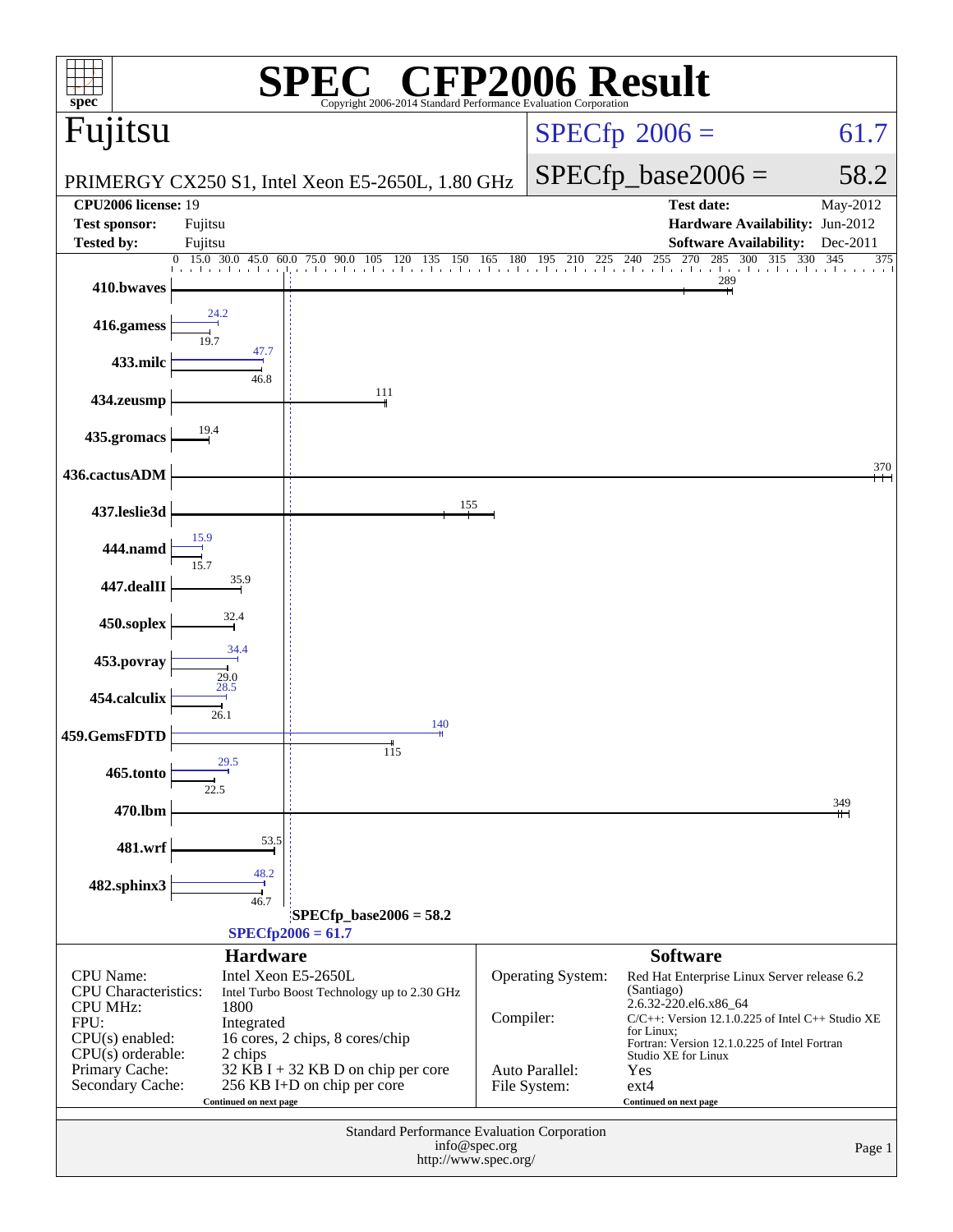

#### **[Test sponsor:](http://www.spec.org/auto/cpu2006/Docs/result-fields.html#Testsponsor)** Fujitsu **[Hardware Availability:](http://www.spec.org/auto/cpu2006/Docs/result-fields.html#HardwareAvailability)** Jun-2012 **[Tested by:](http://www.spec.org/auto/cpu2006/Docs/result-fields.html#Testedby)** Fujitsu **[Software Availability:](http://www.spec.org/auto/cpu2006/Docs/result-fields.html#SoftwareAvailability)** Dec-2011 [L3 Cache:](http://www.spec.org/auto/cpu2006/Docs/result-fields.html#L3Cache) 20 MB I+D on chip per chip<br>Other Cache: None [Other Cache:](http://www.spec.org/auto/cpu2006/Docs/result-fields.html#OtherCache) [Memory:](http://www.spec.org/auto/cpu2006/Docs/result-fields.html#Memory) 128 GB (16 x 8 GB 2Rx4 PC3L-12800R-11, ECC) [Disk Subsystem:](http://www.spec.org/auto/cpu2006/Docs/result-fields.html#DiskSubsystem) 1 x SATA, 500 GB, 7200 RPM [Other Hardware:](http://www.spec.org/auto/cpu2006/Docs/result-fields.html#OtherHardware) None [System State:](http://www.spec.org/auto/cpu2006/Docs/result-fields.html#SystemState) Run level 3 (multi-user)<br>Base Pointers: 64-bit [Base Pointers:](http://www.spec.org/auto/cpu2006/Docs/result-fields.html#BasePointers) 64-bit<br>Peak Pointers: 32/64-bit [Peak Pointers:](http://www.spec.org/auto/cpu2006/Docs/result-fields.html#PeakPointers) 32/64<br>Other Software: None [Other Software:](http://www.spec.org/auto/cpu2006/Docs/result-fields.html#OtherSoftware)

**[Results Table](http://www.spec.org/auto/cpu2006/Docs/result-fields.html#ResultsTable)**

| Results Table          |                                                                                                          |       |                |       |                |       |                |              |                |              |                |              |
|------------------------|----------------------------------------------------------------------------------------------------------|-------|----------------|-------|----------------|-------|----------------|--------------|----------------|--------------|----------------|--------------|
|                        | <b>Base</b>                                                                                              |       |                |       |                | Peak  |                |              |                |              |                |              |
| <b>Benchmark</b>       | <b>Seconds</b>                                                                                           | Ratio | <b>Seconds</b> | Ratio | <b>Seconds</b> | Ratio | <b>Seconds</b> | <b>Ratio</b> | <b>Seconds</b> | <b>Ratio</b> | <b>Seconds</b> | <b>Ratio</b> |
| 410.bwayes             | 51.0                                                                                                     | 266   | 46.6           | 291   | 47.0           | 289   | 51.0           | 266          | 46.6           | 291          | 47.0           | <u>289</u>   |
| $416$ .gamess          | 996                                                                                                      | 19.7  | 994            | 19.7  | 991            | 19.8  | 810            | 24.2         | 810            | 24.2         | 810            | 24.2         |
| $433$ .milc            | 196                                                                                                      | 46.9  | 196            | 46.8  | 196            | 46.8  | <u> 192</u>    | 47.7         | 192            | 47.7         | 193            | 47.7         |
| 434.zeusmp             | 82.2                                                                                                     | 111   | 81.6           | 111   | 82.2           | 111   | 82.2           | 111          | 81.6           | 111          | 82.2           | 111          |
| $435$ .gromacs         | 369                                                                                                      | 19.4  | 369            | 19.4  | 369            | 19.3  | 369            | 19.4         | 369            | 19.4         | 369            | 19.3         |
| 436.cactusADM          | 32.7                                                                                                     | 365   | 31.9           | 374   | 32.3           | 370   | 32.7           | 365          | 31.9           | 374          | 32.3           | 370          |
| 437.leslie3d           | 60.8                                                                                                     | 155   | 56.0           | 168   | 66.4           | 141   | 60.8           | 155          | 56.0           | 168          | 66.4           | 141          |
| 444.namd               | 512                                                                                                      | 15.7  | 512            | 15.7  | 512            | 15.7  | 503            | 15.9         | 503            | 15.9         | 503            | <u>15.9</u>  |
| $ 447 \text{.}$ dealII | 318                                                                                                      | 35.9  | 319            | 35.9  | 318            | 35.9  | 318            | 35.9         | 319            | 35.9         | 318            | 35.9         |
| 450.soplex             | 257                                                                                                      | 32.4  | 257            | 32.5  | 258            | 32.4  | 257            | 32.4         | 257            | 32.5         | 258            | 32.4         |
| 453.povray             | 183                                                                                                      | 29.0  | 186            | 28.7  | 183            | 29.0  | 155            | 34.3         | 155            | 34.4         | 154            | 34.5         |
| $ 454$ .calculix       | 316                                                                                                      | 26.1  | 317            | 26.1  | 318            | 26.0  | 289            | 28.5         | 289            | 28.5         | 290            | 28.5         |
| 459.GemsFDTD           | 92.9                                                                                                     | 114   | 92.3           | 115   | 92.1           | 115   | 76.0           | 140          | 76.0           | <b>140</b>   | 75.4           | 141          |
| 465.tonto              | 438                                                                                                      | 22.5  | 444            | 22.2  | 437            | 22.5  | 334            | 29.5         | 334            | 29.4         | 333            | 29.5         |
| 470.1bm                | 39.0                                                                                                     | 352   | 39.6           | 347   | 39.4           | 349   | 39.0           | 352          | 39.6           | 347          | 39.4           | 349          |
| 481.wrf                | 208                                                                                                      | 53.6  | 211            | 53.1  | 209            | 53.5  | 208            | 53.6         | 211            | 53.1         | 209            | 53.5         |
| 482.sphinx3            | 417                                                                                                      | 46.7  | 418            | 46.6  | 413            | 47.2  | 407            | 47.8         | 404            | 48.2         | 403            | 48.4         |
|                        | Results appear in the order in which they were run. Bold underlined text indicates a median measurement. |       |                |       |                |       |                |              |                |              |                |              |

#### **[Operating System Notes](http://www.spec.org/auto/cpu2006/Docs/result-fields.html#OperatingSystemNotes)**

 Stack size set to unlimited using "ulimit -s unlimited" Transparent Huge Pages enabled with: echo always > /sys/kernel/mm/redhat\_transparent\_hugepage/enabled

#### **[Platform Notes](http://www.spec.org/auto/cpu2006/Docs/result-fields.html#PlatformNotes)**

 BIOS configuration: Intel HT Technology = Disable

> Standard Performance Evaluation Corporation [info@spec.org](mailto:info@spec.org) <http://www.spec.org/>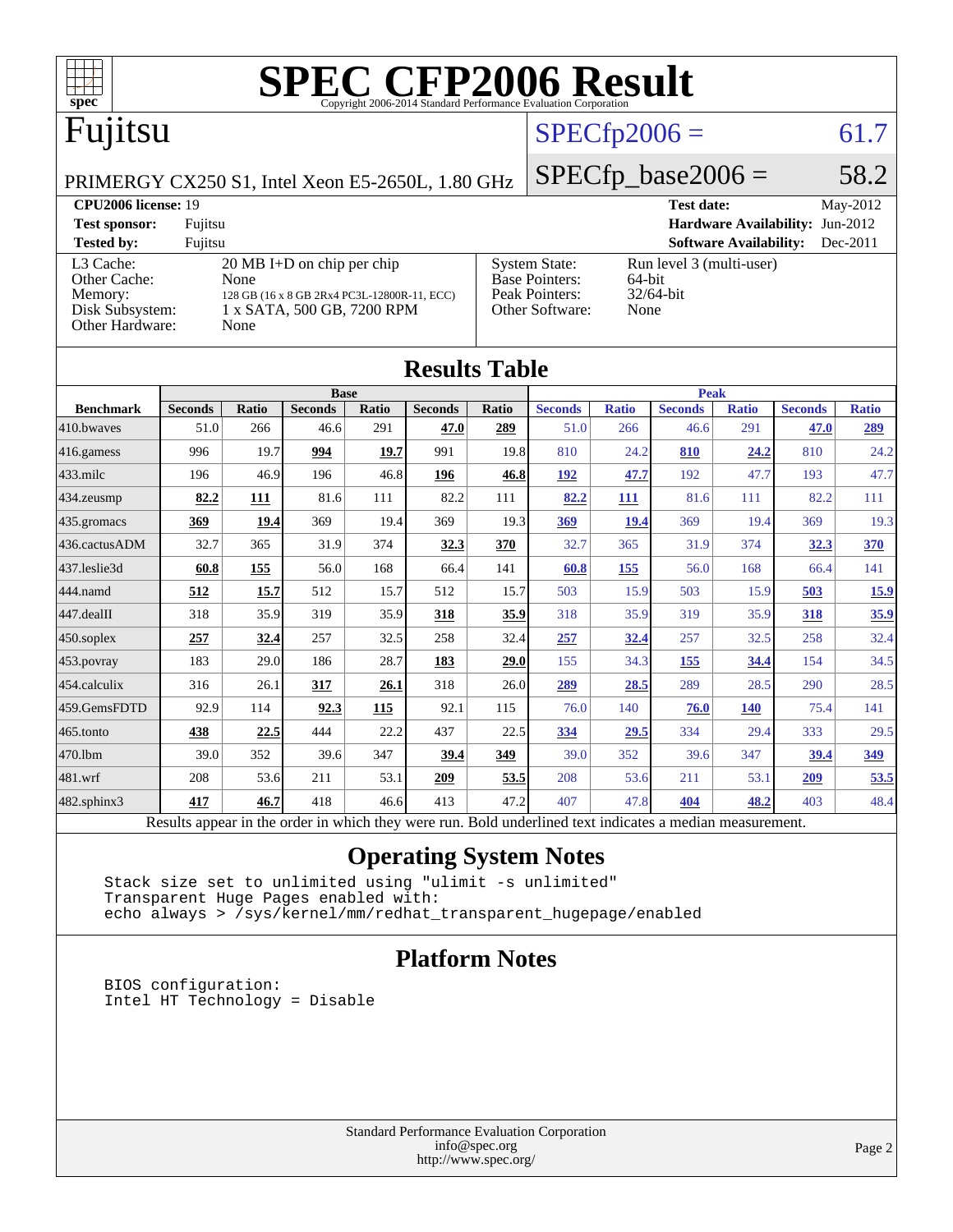

# **[SPEC CFP2006 Result](http://www.spec.org/auto/cpu2006/Docs/result-fields.html#SPECCFP2006Result)**

# Fujitsu

### $SPECfp2006 = 61.7$  $SPECfp2006 = 61.7$

PRIMERGY CX250 S1, Intel Xeon E5-2650L, 1.80 GHz

**[Tested by:](http://www.spec.org/auto/cpu2006/Docs/result-fields.html#Testedby)** Fujitsu **[Software Availability:](http://www.spec.org/auto/cpu2006/Docs/result-fields.html#SoftwareAvailability)** Dec-2011

 $SPECfp\_base2006 = 58.2$ **[CPU2006 license:](http://www.spec.org/auto/cpu2006/Docs/result-fields.html#CPU2006license)** 19 **[Test date:](http://www.spec.org/auto/cpu2006/Docs/result-fields.html#Testdate)** May-2012 **[Test sponsor:](http://www.spec.org/auto/cpu2006/Docs/result-fields.html#Testsponsor)** Fujitsu **[Hardware Availability:](http://www.spec.org/auto/cpu2006/Docs/result-fields.html#HardwareAvailability)** Jun-2012

#### **[General Notes](http://www.spec.org/auto/cpu2006/Docs/result-fields.html#GeneralNotes)**

Environment variables set by runspec before the start of the run:  $KMP$  AFFINITY = "granularity=fine, scatter" LD\_LIBRARY\_PATH = "/SPECcpu2006/libs/32:/SPECcpu2006/libs/64" OMP\_NUM\_THREADS = "16"

 Binaries compiled on a system with 1x Core i7-860 CPU + 8GB memory using RHEL5.5 This result was measured on the PRIMERGY CX250 S1. The PRIMERGY CX250 S1 and the PRIMERGY CX270 S1 are electronically equivalent. For information about Fujitsu please visit: <http://www.fujitsu.com>

**[Base Compiler Invocation](http://www.spec.org/auto/cpu2006/Docs/result-fields.html#BaseCompilerInvocation)**

[C benchmarks](http://www.spec.org/auto/cpu2006/Docs/result-fields.html#Cbenchmarks):  $-m64$ 

[C++ benchmarks:](http://www.spec.org/auto/cpu2006/Docs/result-fields.html#CXXbenchmarks) [icpc -m64](http://www.spec.org/cpu2006/results/res2012q3/cpu2006-20120605-22770.flags.html#user_CXXbase_intel_icpc_64bit_bedb90c1146cab66620883ef4f41a67e)

[Fortran benchmarks](http://www.spec.org/auto/cpu2006/Docs/result-fields.html#Fortranbenchmarks): [ifort -m64](http://www.spec.org/cpu2006/results/res2012q3/cpu2006-20120605-22770.flags.html#user_FCbase_intel_ifort_64bit_ee9d0fb25645d0210d97eb0527dcc06e)

[Benchmarks using both Fortran and C](http://www.spec.org/auto/cpu2006/Docs/result-fields.html#BenchmarksusingbothFortranandC): [icc -m64](http://www.spec.org/cpu2006/results/res2012q3/cpu2006-20120605-22770.flags.html#user_CC_FCbase_intel_icc_64bit_0b7121f5ab7cfabee23d88897260401c) [ifort -m64](http://www.spec.org/cpu2006/results/res2012q3/cpu2006-20120605-22770.flags.html#user_CC_FCbase_intel_ifort_64bit_ee9d0fb25645d0210d97eb0527dcc06e)

### **[Base Portability Flags](http://www.spec.org/auto/cpu2006/Docs/result-fields.html#BasePortabilityFlags)**

| 410.bwaves: -DSPEC CPU LP64<br>416.gamess: -DSPEC_CPU_LP64<br>433.milc: -DSPEC CPU LP64 |                                                                |
|-----------------------------------------------------------------------------------------|----------------------------------------------------------------|
| 434.zeusmp: - DSPEC_CPU_LP64                                                            |                                                                |
| 435.gromacs: -DSPEC_CPU_LP64 -nofor_main                                                |                                                                |
| 436.cactusADM: -DSPEC CPU LP64 -nofor main                                              |                                                                |
| 437.leslie3d: -DSPEC CPU LP64                                                           |                                                                |
| 444.namd: -DSPEC CPU LP64                                                               |                                                                |
| 447.dealII: -DSPEC_CPU LP64                                                             |                                                                |
| 450.soplex: -DSPEC_CPU_LP64                                                             |                                                                |
| 453.povray: -DSPEC_CPU_LP64                                                             |                                                                |
| 454.calculix: - DSPEC CPU LP64 - nofor main                                             |                                                                |
| 459. GemsFDTD: - DSPEC CPU LP64                                                         |                                                                |
| 465.tonto: - DSPEC CPU LP64                                                             |                                                                |
| 470.1bm: - DSPEC CPU LP64                                                               |                                                                |
|                                                                                         | 481.wrf: -DSPEC CPU_LP64 -DSPEC_CPU_CASE_FLAG -DSPEC_CPU_LINUX |
| 482.sphinx3: -DSPEC_CPU_LP64                                                            |                                                                |
|                                                                                         |                                                                |

| <b>Standard Performance Evaluation Corporation</b> |
|----------------------------------------------------|
| info@spec.org                                      |
| http://www.spec.org/                               |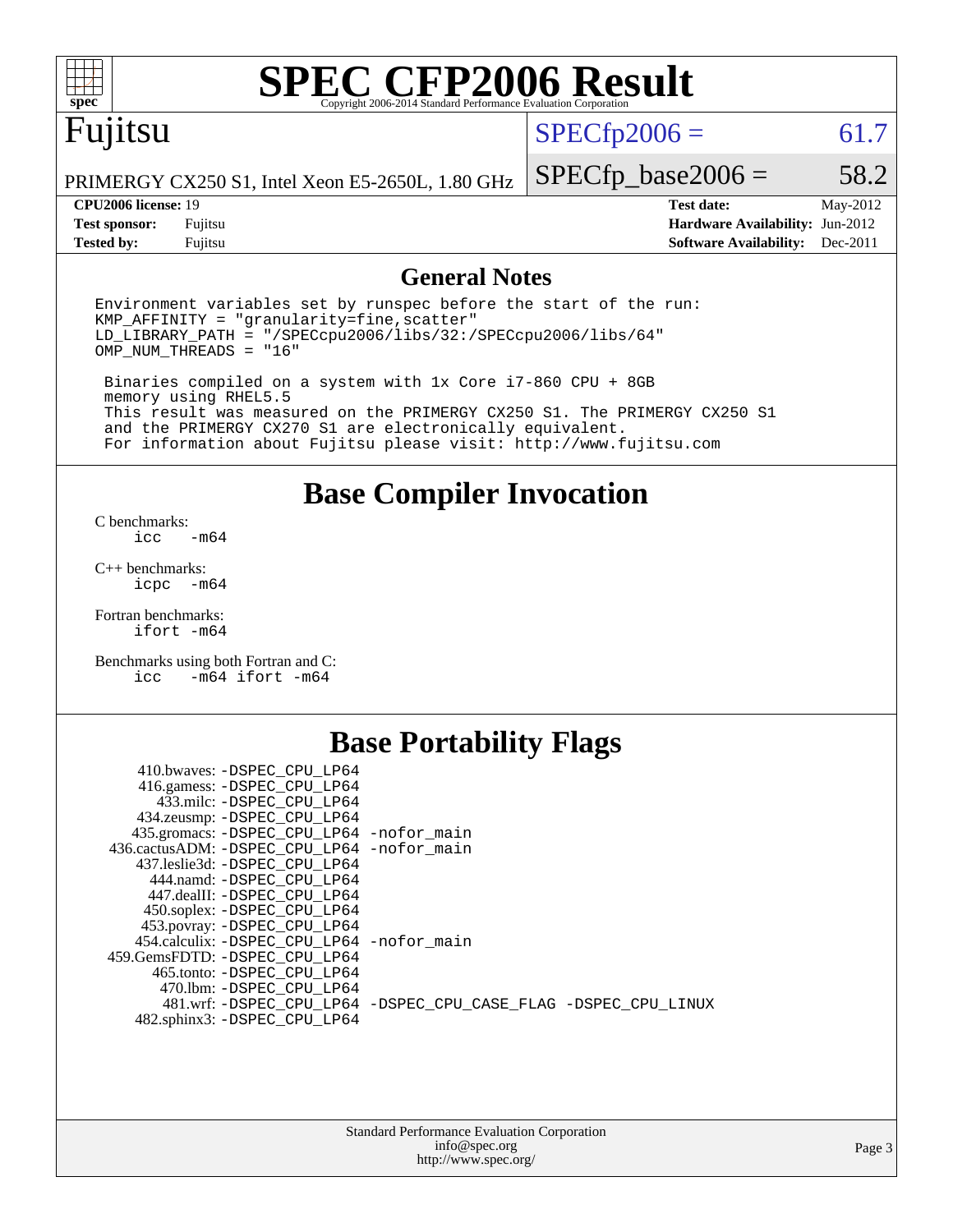

# **[SPEC CFP2006 Result](http://www.spec.org/auto/cpu2006/Docs/result-fields.html#SPECCFP2006Result)**

# Fujitsu

 $SPECfp2006 = 61.7$  $SPECfp2006 = 61.7$ 

PRIMERGY CX250 S1, Intel Xeon E5-2650L, 1.80 GHz

#### **[CPU2006 license:](http://www.spec.org/auto/cpu2006/Docs/result-fields.html#CPU2006license)** 19 **[Test date:](http://www.spec.org/auto/cpu2006/Docs/result-fields.html#Testdate)** May-2012

 $SPECTp\_base2006 = 58.2$ 

**[Test sponsor:](http://www.spec.org/auto/cpu2006/Docs/result-fields.html#Testsponsor)** Fujitsu **[Hardware Availability:](http://www.spec.org/auto/cpu2006/Docs/result-fields.html#HardwareAvailability)** Jun-2012 **[Tested by:](http://www.spec.org/auto/cpu2006/Docs/result-fields.html#Testedby)** Fujitsu **[Software Availability:](http://www.spec.org/auto/cpu2006/Docs/result-fields.html#SoftwareAvailability)** Dec-2011

## **[Base Optimization Flags](http://www.spec.org/auto/cpu2006/Docs/result-fields.html#BaseOptimizationFlags)**

[C benchmarks](http://www.spec.org/auto/cpu2006/Docs/result-fields.html#Cbenchmarks): [-xAVX](http://www.spec.org/cpu2006/results/res2012q3/cpu2006-20120605-22770.flags.html#user_CCbase_f-xAVX) [-ipo](http://www.spec.org/cpu2006/results/res2012q3/cpu2006-20120605-22770.flags.html#user_CCbase_f-ipo) [-O3](http://www.spec.org/cpu2006/results/res2012q3/cpu2006-20120605-22770.flags.html#user_CCbase_f-O3) [-no-prec-div](http://www.spec.org/cpu2006/results/res2012q3/cpu2006-20120605-22770.flags.html#user_CCbase_f-no-prec-div) [-static](http://www.spec.org/cpu2006/results/res2012q3/cpu2006-20120605-22770.flags.html#user_CCbase_f-static) [-parallel](http://www.spec.org/cpu2006/results/res2012q3/cpu2006-20120605-22770.flags.html#user_CCbase_f-parallel) [-opt-prefetch](http://www.spec.org/cpu2006/results/res2012q3/cpu2006-20120605-22770.flags.html#user_CCbase_f-opt-prefetch) [-ansi-alias](http://www.spec.org/cpu2006/results/res2012q3/cpu2006-20120605-22770.flags.html#user_CCbase_f-ansi-alias) [C++ benchmarks:](http://www.spec.org/auto/cpu2006/Docs/result-fields.html#CXXbenchmarks) [-xAVX](http://www.spec.org/cpu2006/results/res2012q3/cpu2006-20120605-22770.flags.html#user_CXXbase_f-xAVX) [-ipo](http://www.spec.org/cpu2006/results/res2012q3/cpu2006-20120605-22770.flags.html#user_CXXbase_f-ipo) [-O3](http://www.spec.org/cpu2006/results/res2012q3/cpu2006-20120605-22770.flags.html#user_CXXbase_f-O3) [-no-prec-div](http://www.spec.org/cpu2006/results/res2012q3/cpu2006-20120605-22770.flags.html#user_CXXbase_f-no-prec-div) [-static](http://www.spec.org/cpu2006/results/res2012q3/cpu2006-20120605-22770.flags.html#user_CXXbase_f-static) [-opt-prefetch](http://www.spec.org/cpu2006/results/res2012q3/cpu2006-20120605-22770.flags.html#user_CXXbase_f-opt-prefetch) [-ansi-alias](http://www.spec.org/cpu2006/results/res2012q3/cpu2006-20120605-22770.flags.html#user_CXXbase_f-ansi-alias) [Fortran benchmarks](http://www.spec.org/auto/cpu2006/Docs/result-fields.html#Fortranbenchmarks): [-xAVX](http://www.spec.org/cpu2006/results/res2012q3/cpu2006-20120605-22770.flags.html#user_FCbase_f-xAVX) [-ipo](http://www.spec.org/cpu2006/results/res2012q3/cpu2006-20120605-22770.flags.html#user_FCbase_f-ipo) [-O3](http://www.spec.org/cpu2006/results/res2012q3/cpu2006-20120605-22770.flags.html#user_FCbase_f-O3) [-no-prec-div](http://www.spec.org/cpu2006/results/res2012q3/cpu2006-20120605-22770.flags.html#user_FCbase_f-no-prec-div) [-static](http://www.spec.org/cpu2006/results/res2012q3/cpu2006-20120605-22770.flags.html#user_FCbase_f-static) [-parallel](http://www.spec.org/cpu2006/results/res2012q3/cpu2006-20120605-22770.flags.html#user_FCbase_f-parallel) [-opt-prefetch](http://www.spec.org/cpu2006/results/res2012q3/cpu2006-20120605-22770.flags.html#user_FCbase_f-opt-prefetch)

[Benchmarks using both Fortran and C](http://www.spec.org/auto/cpu2006/Docs/result-fields.html#BenchmarksusingbothFortranandC): [-xAVX](http://www.spec.org/cpu2006/results/res2012q3/cpu2006-20120605-22770.flags.html#user_CC_FCbase_f-xAVX) [-ipo](http://www.spec.org/cpu2006/results/res2012q3/cpu2006-20120605-22770.flags.html#user_CC_FCbase_f-ipo) [-O3](http://www.spec.org/cpu2006/results/res2012q3/cpu2006-20120605-22770.flags.html#user_CC_FCbase_f-O3) [-no-prec-div](http://www.spec.org/cpu2006/results/res2012q3/cpu2006-20120605-22770.flags.html#user_CC_FCbase_f-no-prec-div) [-static](http://www.spec.org/cpu2006/results/res2012q3/cpu2006-20120605-22770.flags.html#user_CC_FCbase_f-static) [-parallel](http://www.spec.org/cpu2006/results/res2012q3/cpu2006-20120605-22770.flags.html#user_CC_FCbase_f-parallel) [-opt-prefetch](http://www.spec.org/cpu2006/results/res2012q3/cpu2006-20120605-22770.flags.html#user_CC_FCbase_f-opt-prefetch)

[-ansi-alias](http://www.spec.org/cpu2006/results/res2012q3/cpu2006-20120605-22770.flags.html#user_CC_FCbase_f-ansi-alias)

# **[Peak Compiler Invocation](http://www.spec.org/auto/cpu2006/Docs/result-fields.html#PeakCompilerInvocation)**

[C benchmarks](http://www.spec.org/auto/cpu2006/Docs/result-fields.html#Cbenchmarks):  $\text{icc}$  -m64

[C++ benchmarks:](http://www.spec.org/auto/cpu2006/Docs/result-fields.html#CXXbenchmarks) [icpc -m64](http://www.spec.org/cpu2006/results/res2012q3/cpu2006-20120605-22770.flags.html#user_CXXpeak_intel_icpc_64bit_bedb90c1146cab66620883ef4f41a67e)

[Fortran benchmarks](http://www.spec.org/auto/cpu2006/Docs/result-fields.html#Fortranbenchmarks): [ifort -m64](http://www.spec.org/cpu2006/results/res2012q3/cpu2006-20120605-22770.flags.html#user_FCpeak_intel_ifort_64bit_ee9d0fb25645d0210d97eb0527dcc06e)

[Benchmarks using both Fortran and C](http://www.spec.org/auto/cpu2006/Docs/result-fields.html#BenchmarksusingbothFortranandC): [icc -m64](http://www.spec.org/cpu2006/results/res2012q3/cpu2006-20120605-22770.flags.html#user_CC_FCpeak_intel_icc_64bit_0b7121f5ab7cfabee23d88897260401c) [ifort -m64](http://www.spec.org/cpu2006/results/res2012q3/cpu2006-20120605-22770.flags.html#user_CC_FCpeak_intel_ifort_64bit_ee9d0fb25645d0210d97eb0527dcc06e)

# **[Peak Portability Flags](http://www.spec.org/auto/cpu2006/Docs/result-fields.html#PeakPortabilityFlags)**

Same as Base Portability Flags

# **[Peak Optimization Flags](http://www.spec.org/auto/cpu2006/Docs/result-fields.html#PeakOptimizationFlags)**

[C benchmarks](http://www.spec.org/auto/cpu2006/Docs/result-fields.html#Cbenchmarks):

433.milc:  $-x$ AVX(pass 2)  $-p$ rof-gen(pass 1)  $-p$ po(pass 2)  $-03$ (pass 2) [-no-prec-div](http://www.spec.org/cpu2006/results/res2012q3/cpu2006-20120605-22770.flags.html#user_peakPASS2_CFLAGSPASS2_LDFLAGS433_milc_f-no-prec-div)(pass 2) [-prof-use](http://www.spec.org/cpu2006/results/res2012q3/cpu2006-20120605-22770.flags.html#user_peakPASS2_CFLAGSPASS2_LDFLAGS433_milc_prof_use_bccf7792157ff70d64e32fe3e1250b55)(pass 2) [-static](http://www.spec.org/cpu2006/results/res2012q3/cpu2006-20120605-22770.flags.html#user_peakOPTIMIZE433_milc_f-static) [-auto-ilp32](http://www.spec.org/cpu2006/results/res2012q3/cpu2006-20120605-22770.flags.html#user_peakCOPTIMIZE433_milc_f-auto-ilp32) [-ansi-alias](http://www.spec.org/cpu2006/results/res2012q3/cpu2006-20120605-22770.flags.html#user_peakCOPTIMIZE433_milc_f-ansi-alias)

 $470$ .lbm: basepeak = yes

 482.sphinx3: [-xAVX](http://www.spec.org/cpu2006/results/res2012q3/cpu2006-20120605-22770.flags.html#user_peakOPTIMIZE482_sphinx3_f-xAVX) [-ipo](http://www.spec.org/cpu2006/results/res2012q3/cpu2006-20120605-22770.flags.html#user_peakOPTIMIZE482_sphinx3_f-ipo) [-O3](http://www.spec.org/cpu2006/results/res2012q3/cpu2006-20120605-22770.flags.html#user_peakOPTIMIZE482_sphinx3_f-O3) [-no-prec-div](http://www.spec.org/cpu2006/results/res2012q3/cpu2006-20120605-22770.flags.html#user_peakOPTIMIZE482_sphinx3_f-no-prec-div) [-unroll2](http://www.spec.org/cpu2006/results/res2012q3/cpu2006-20120605-22770.flags.html#user_peakCOPTIMIZE482_sphinx3_f-unroll_784dae83bebfb236979b41d2422d7ec2) [-ansi-alias](http://www.spec.org/cpu2006/results/res2012q3/cpu2006-20120605-22770.flags.html#user_peakCOPTIMIZE482_sphinx3_f-ansi-alias) [-parallel](http://www.spec.org/cpu2006/results/res2012q3/cpu2006-20120605-22770.flags.html#user_peakCOPTIMIZE482_sphinx3_f-parallel)

Continued on next page

Standard Performance Evaluation Corporation [info@spec.org](mailto:info@spec.org) <http://www.spec.org/>

Page 4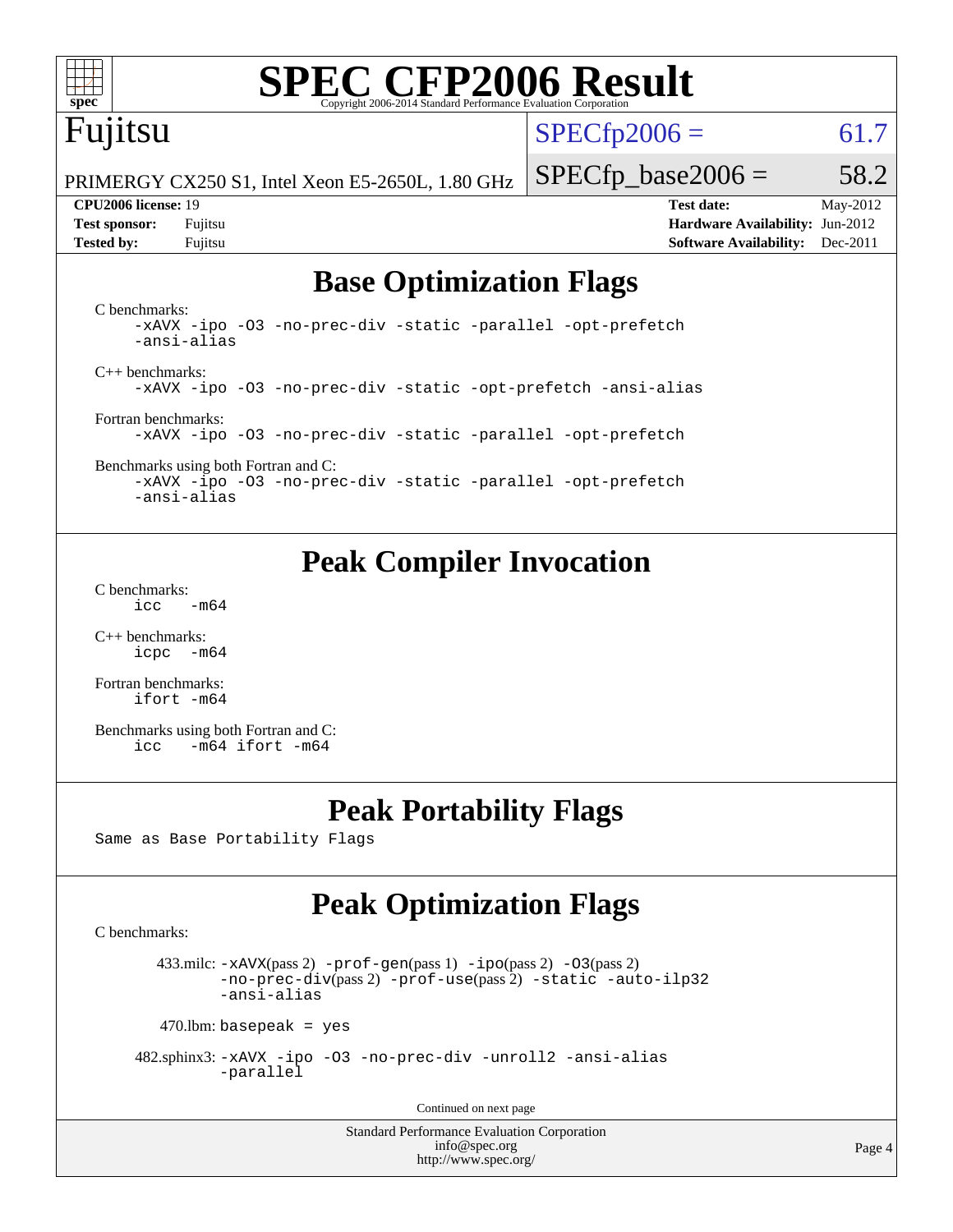

[Benchmarks using both Fortran and C](http://www.spec.org/auto/cpu2006/Docs/result-fields.html#BenchmarksusingbothFortranandC):

 435.gromacs: basepeak = yes  $436.cactusADM: basepeak = yes$  454.calculix: [-xAVX](http://www.spec.org/cpu2006/results/res2012q3/cpu2006-20120605-22770.flags.html#user_peakOPTIMIZE454_calculix_f-xAVX) [-ipo](http://www.spec.org/cpu2006/results/res2012q3/cpu2006-20120605-22770.flags.html#user_peakOPTIMIZE454_calculix_f-ipo) [-O3](http://www.spec.org/cpu2006/results/res2012q3/cpu2006-20120605-22770.flags.html#user_peakOPTIMIZE454_calculix_f-O3) [-no-prec-div](http://www.spec.org/cpu2006/results/res2012q3/cpu2006-20120605-22770.flags.html#user_peakOPTIMIZE454_calculix_f-no-prec-div) [-auto-ilp32](http://www.spec.org/cpu2006/results/res2012q3/cpu2006-20120605-22770.flags.html#user_peakCOPTIMIZE454_calculix_f-auto-ilp32) [-ansi-alias](http://www.spec.org/cpu2006/results/res2012q3/cpu2006-20120605-22770.flags.html#user_peakCOPTIMIZE454_calculix_f-ansi-alias)  $481.wrf:$  basepeak = yes

The flags files that were used to format this result can be browsed at <http://www.spec.org/cpu2006/flags/Intel-ic12.1-official-linux64.20111122.html> <http://www.spec.org/cpu2006/flags/Fujitsu-Platform.20120313.01.html>

You can also download the XML flags sources by saving the following links: <http://www.spec.org/cpu2006/flags/Intel-ic12.1-official-linux64.20111122.xml> <http://www.spec.org/cpu2006/flags/Fujitsu-Platform.20120313.01.xml>

> Standard Performance Evaluation Corporation [info@spec.org](mailto:info@spec.org) <http://www.spec.org/>